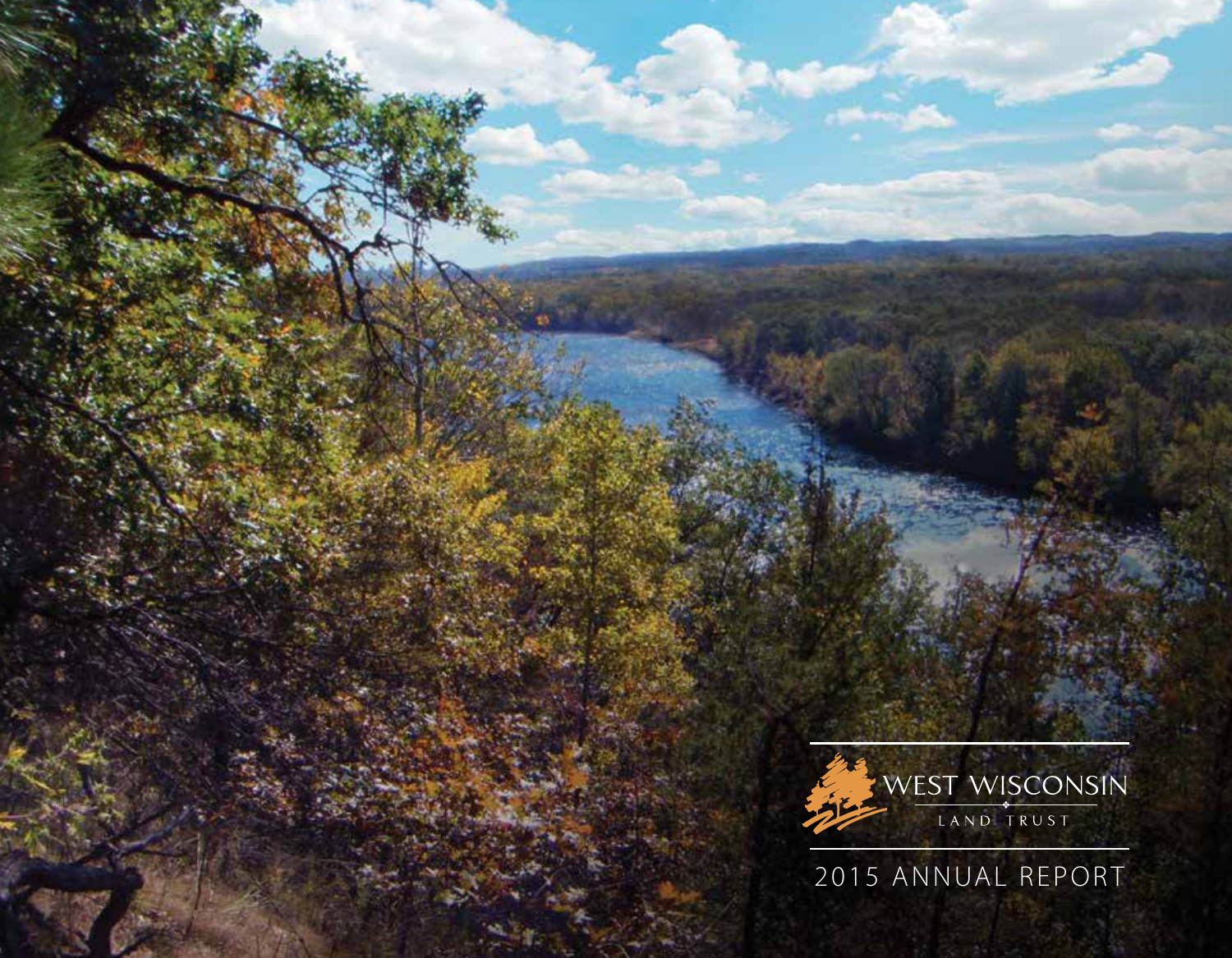# Dear Friends,

In 2015, our 27th year, the theme was moving forward. Much has been written regarding the life cycles of non-profit organizations. The most common arc is idea, start-up, growth, maturity, and then regeneration or decline. In February of 2016, we achieved the honor of national accreditation. This designation was the result of a year-long review of every facet of our work. This recognition by the Land Trust Alliance is in many ways the most visible sign of our maturity as an organization. Over 30,000 acres conserved, nearly a million dollars in our stewardship endowment, and now national recognition—we are all grown up! And as one board member recently asked me, "…now what?" Good question.

This brings us to the revision of our strategic plan. The effort began in mid-2015 and will end in early summer of 2016. Our members, both past and present, received a questionnaire as part of this initiative and we were very grateful to have received such a large number of responses. It shows that you care about this work and about our future. As we consider the "…now what" question, we have to examine things from many perspectives. Where is our work most needed? Who will be the advocates for nature in the future? Can we impact that? How can our work strengthen the connection between children and nature? How can we be more responsive to the outdoor needs of local communities in our area? And along with all those what questions are the how questions regarding staffing, fund raising, etc. There is so much to consider yet it is critical that we take the time to step back and reflect on who we are now and the contributions we are (or can be) best

suited to make in the years to come. Creating a vision for the future is exciting stuff—our board and staff are energized by considering how we can innovate and strengthen our connection to the landscape and people we serve.

Last, but certainly not least, I want to offer our deep gratitude to Laurie Kracum whose three-year term as board president came to a close at the end of 2015. Laurie has been a wonderful leader, a generous supporter, and an impressive conservationist-- the Kracum family donated significant conservation easements in Chippewa County to the land trust. We are extremely pleased that Laurie has agreed to serve another year on the board!

As ever, our members and their local communities are at the heart of all that we do. From Superior to Alma to Eau Claire we love this place and we know you do too. Indeed, that's what keeps our land trust moving forward.

 $\sim$  1 Sot  $\sim$ 

*Bob Fitzwilliam Executive Director West Wisconsin Land Trust*

ON THE COVER: View of the Chippewa River from the Town of Union Youth Forest, Eau Claire, Co.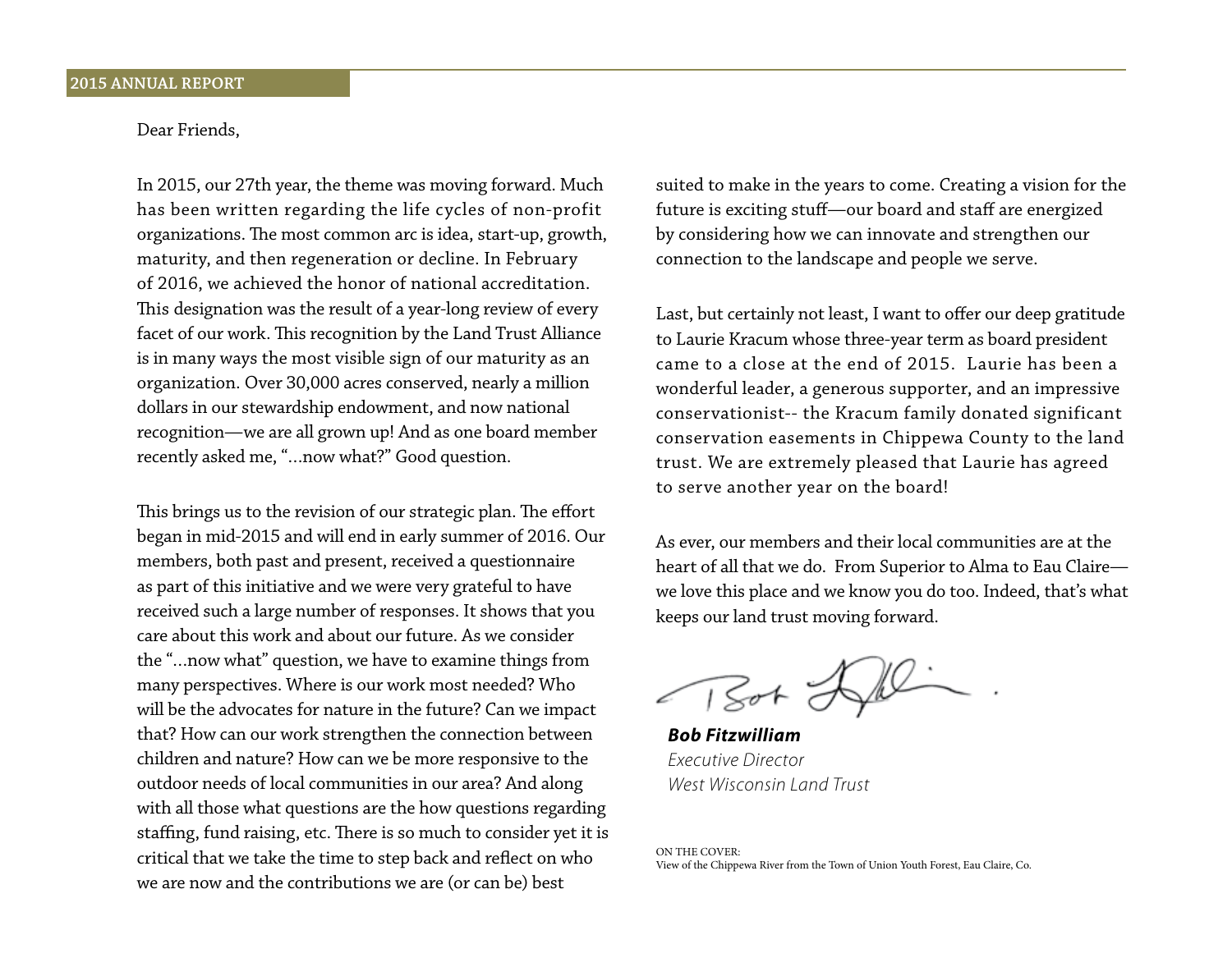# **BOARD OF DIRECTORS** STAFF

**Judy Aldrian**  Eau Claire, WI

**Edward (Ned) Bixby** *| Secretary* Bloomington, MN

**Bill Butsic** *| Treasurer* Menomonie, WI

**Rory Cameron** Chippewa Falls, WI

**Larry Jost** Alma, WI

**Tish Keahna** Hayward, WI

# 2015 FINANCIALS

# BALANCE SHEET:

| <b>Assets</b>                            | 2015        | 2014        | Total: 9    |
|------------------------------------------|-------------|-------------|-------------|
| Cash and Investments:                    | \$93,757    | \$77,038    |             |
| Stewardship and Defense Fund             | \$934,830   | \$996,871   |             |
| Accounts Receivable:                     | \$66,309    | \$54,172    | \$98        |
| Furniture and Equipment:                 | \$1,230     | \$2,406     | \$11,962    |
| Land Held for Sale:                      | \$295,800   | \$34,100    |             |
| Land Held for Conservation:              | \$3,284,609 | \$3,386,309 | \$45,251    |
| <b>Total Assets:</b>                     | \$4,676,535 | \$4,550,896 |             |
| <b>Liabilities and Net Assets:</b>       |             |             |             |
| Liabilities:                             | \$119,456   | \$113,003   |             |
| Total Net Assets:                        | \$4,557,079 | \$4,437,893 |             |
| <b>Total Liabilities and Net Assets:</b> | \$4,676,535 | \$4,550,896 | Individuals |

**Laura Kracum** Chicago, IL

**Bruce Moss** Spooner, WI

**Bill Rogers** Superior, WI

Minneapolis, MN

Minneapolis, MN

**Peter Vaughan** *| President*

**Steve Yanisch** *| Vice President*

West Wisconsin Land Trust's fiscal year is from January 1 to December 31. This financial summary is based on an audit by the accounting firm, Wegner CPAs LLP, of Madison, WI. Please contact the West Wisconsin Land Trust office if you would like a copy of the complete audit report.

**Bob Fitzwilliam** *Executive Director*

**Rick Remington** *Conservation Director*

**Jay Peterson** *Development Director*

**Michelle Copley** *Office Manager*

**Jane Anklam** *Northwoods Land Conservation Manager*

**Andrew Norman**  *Conservation Specialist*

**Miranda Vandenberg**  *Conservation Associate*

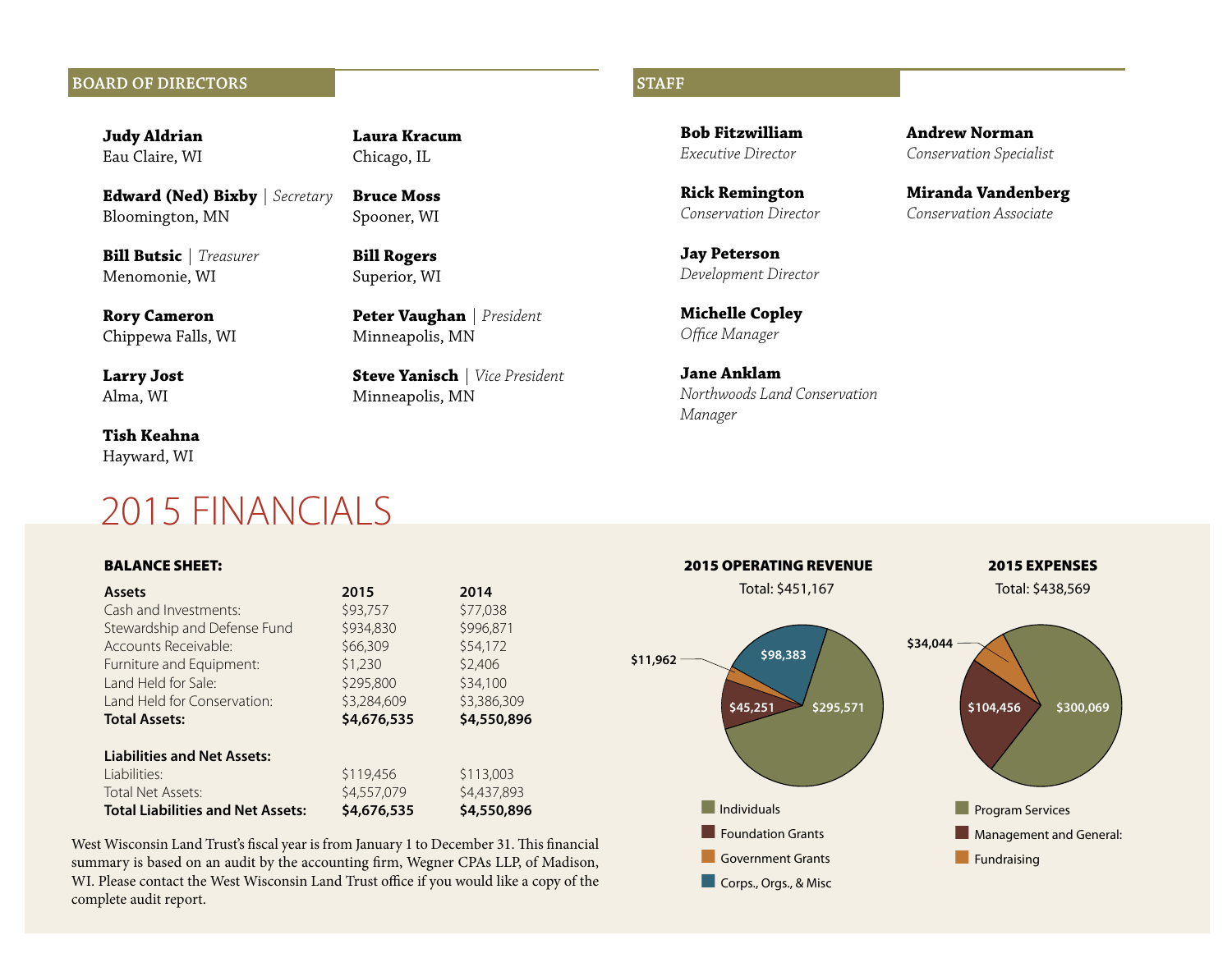# PROJECT<br>HIGHLIGHTS **HIGHLIGHTS**

"Health is the capacity of the land<br>for self-renewal. Conservation is our<br>effort to understand and preserve<br>this capacity."<br>Aldo Leopold *for self-renewal. Conservation is our effort to understand and preserve this capacity."*

 *~Aldo Leopold*

# **National Accreditation**

After a number of years of refining our policies and practices to align with national standards, we felt that we were finally ready to submit an application to the Land Trust Accreditation Commission. The rigorous application and review process went on for much of 2015, culminating in our officially getting word in early 2016—national accreditation awarded! This is a significant honor that has been bestowed on only 342 of the nearly 1,500 land trusts in the U.S., signifying confidence that lands conserved by West Wisconsin Land Trust will be protected forever.

"It is exciting to recognize West Wisconsin with this distinction," said Tammara Van Ryn, executive director of the Commission. "Together, accredited land trusts stand united behind strong national standards ensuring the places people love will be conserved forever.

# **About the Land Trust Accreditation Commission**

The Land Trust Accreditation Commission inspires excellence, promotes public trust, and ensures permanence in the conservation of open lands by recognizing organizations that meet rigorous quality standards and strive for continuous improvement.

A volunteer board of diverse land conservation and nonprofit management experts governs the Commission, which was established in 2006 as an independent program of the Land Trust Alliance. For more information, visit www.landtrustaccreditation.org.



*photo: Marcie O'Connor*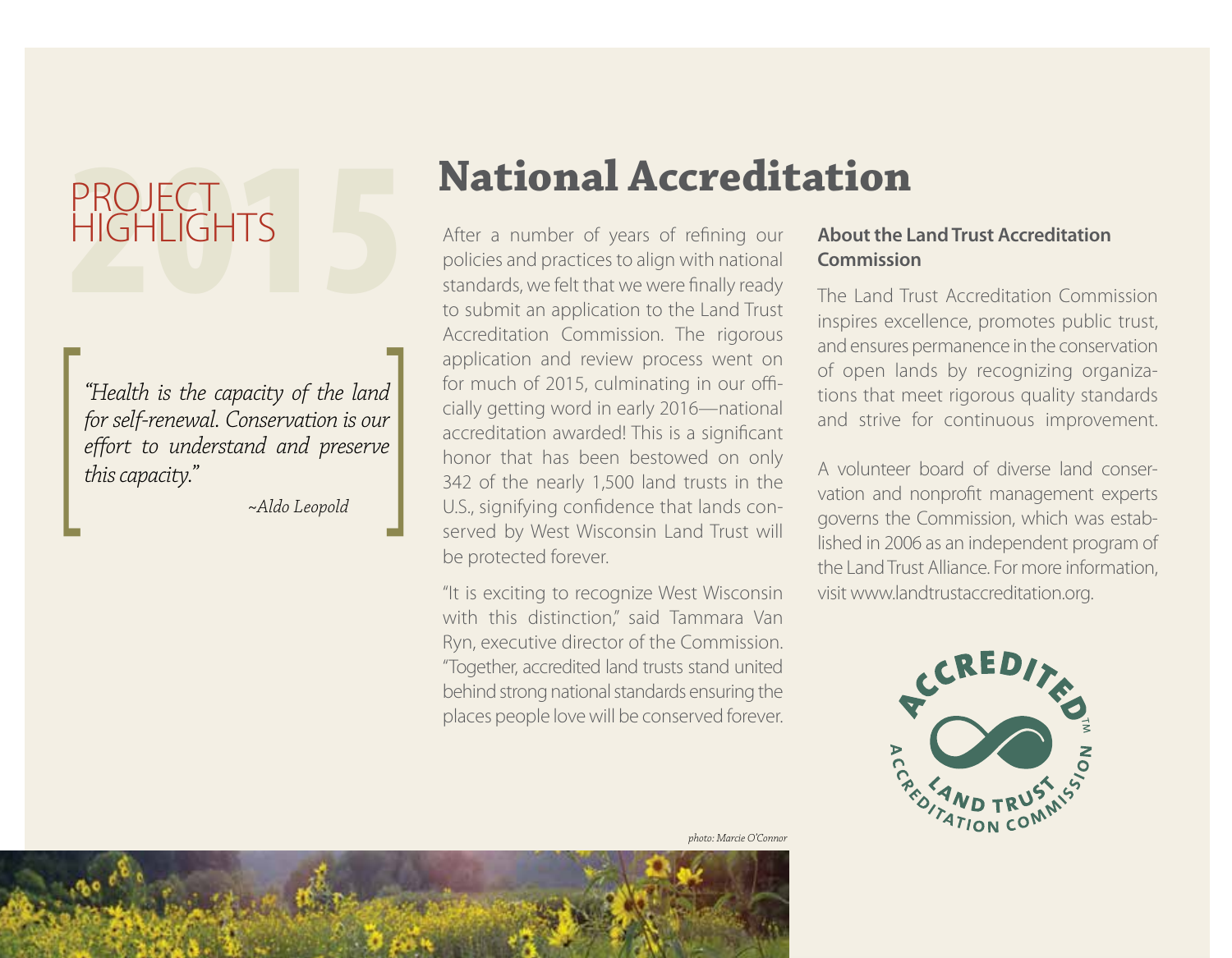# Freshening Up the Devil's Punch Bowl



**From left to right:** Jolene Neisius, Dunn Energy; Jarrod McCurdy, Cedar Corporation; Clark Yolitz, Dairy State Bank/Talen Trust; Jeff Jaeger, WESTconsin Credit Union; Jim Eggert WWLT member; Paul Helgeson, Unitarian Society of Menomonie; Georgina Tegart, Community Foundation of Dunn County; Lauren Evans, Fairmont Santrol; Bob Fitzwilliam, WWLT Executive Director; Andrew Norman, WWLT Conservation Specialist. Not pictured, Menomonie Noon Rotary.

Here's a picture of our Punchbowl Partners who supported this much needed upgrade to our most visited property, which is located a few miles south of Menomonie. Over the years the original concrete steps had deteriorated and the signage also left something to be desired.

Through the generosity of lead sponsors Fairmount Santrol and the Community Foundation of Dunn County, as well as land trust members, other local businesses, a service club, and a local family foundation, we were able to complete these improvements in 2015. We also want to commend the sign shop at UW-Stevens Point for the beautiful sign.



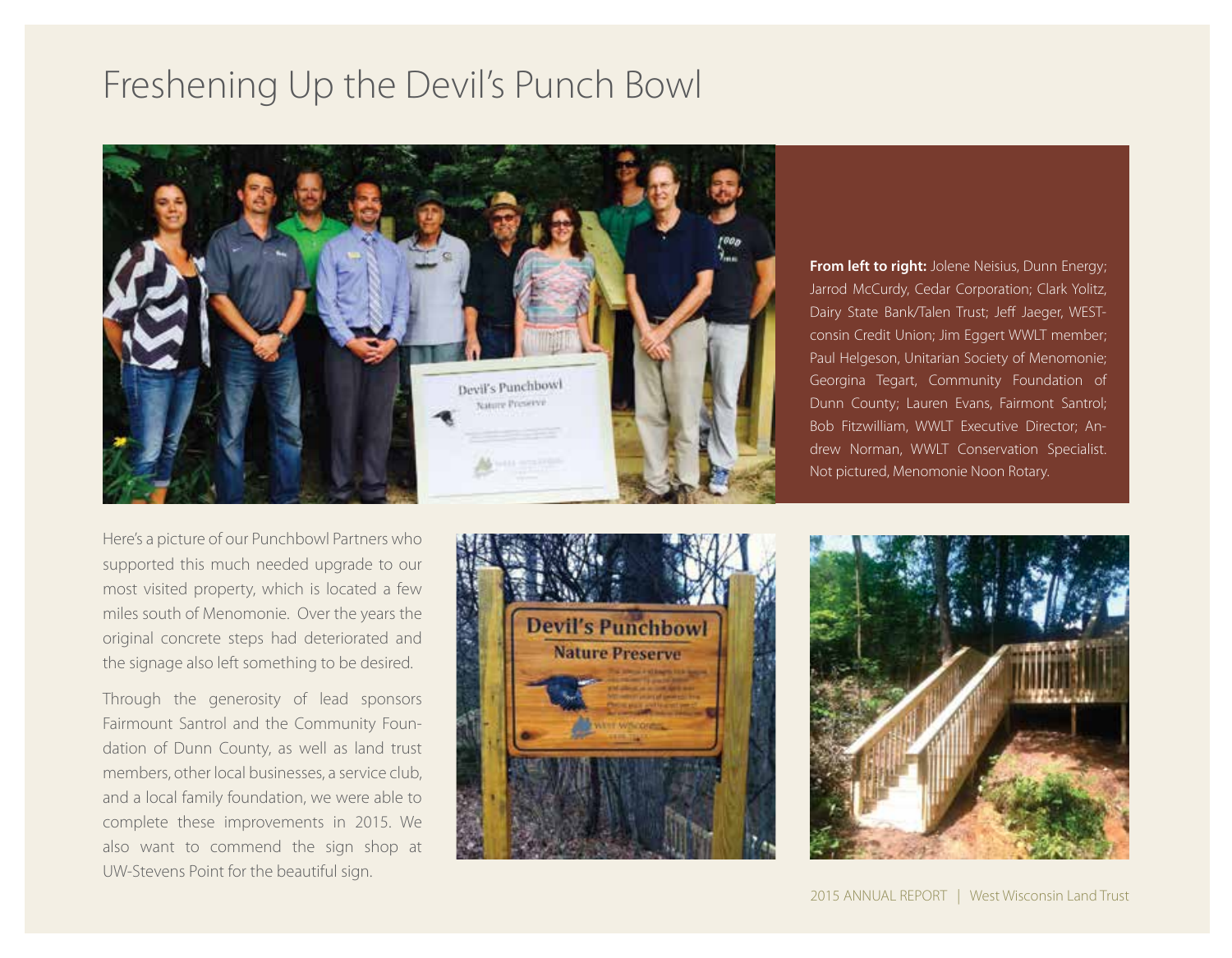# Chippewa Moraine Conservation Area Expands



**"Nature is not a place to visit. It is home."**

~ Gary Snyder

In the summer of 2015, we acquired eighty acres near Long Lake in Chippewa County, a landscape we have been working in for many years. Our conserved properties contain examples of the distinctive qualities of the Chippewa Moraine and Chippewa Glacial Lakes area, namely hummocky-forested topography, seepage lakes, sphagnum bogs and wetlands. Ecological community types change quickly as the topography undulates between small hills and low-lying wetlands.

The land trust began its work with local landowners a decade ago and now has conserved over 2,500 acres through easements. This latest addition contains two wild lakes and a mixed hardwood forest and is just down the town road from the Ice Age Trail. The purchase was made possible by a grant from the Knowles-Nelson Stewardship program, a major contribution from Chippewa County, and very generous terms from owners Lehmen and Sandra Larson. We especially enjoyed completing this project because of their inspiring generosity and the importance of the land to them.

Sandra's family, the Metcalf's, purchased the property in 1952. At that time there was a log house, a small barn, and a chicken coop. Their large family resided there for a number of years. They later moved to another location in the county but always held on to this beautiful parcel in Sampson Township. The family, friends, and neighbors hunted and hiked these hilly woods for many years. Lehmen spent many a season making firewood on these quiet acres. It was a family oasis that they wanted to protect forever. We were honored to help make those wishes come true. Over the next year or so, we hope to establish a trail and a few primitive campsites for public use. This land's proximity to the Ice Age Trail makes it a very handy spot for hikers wanting to camp or just take a break. Thanks so much to Lehmen and Sandra for their gift to all of us.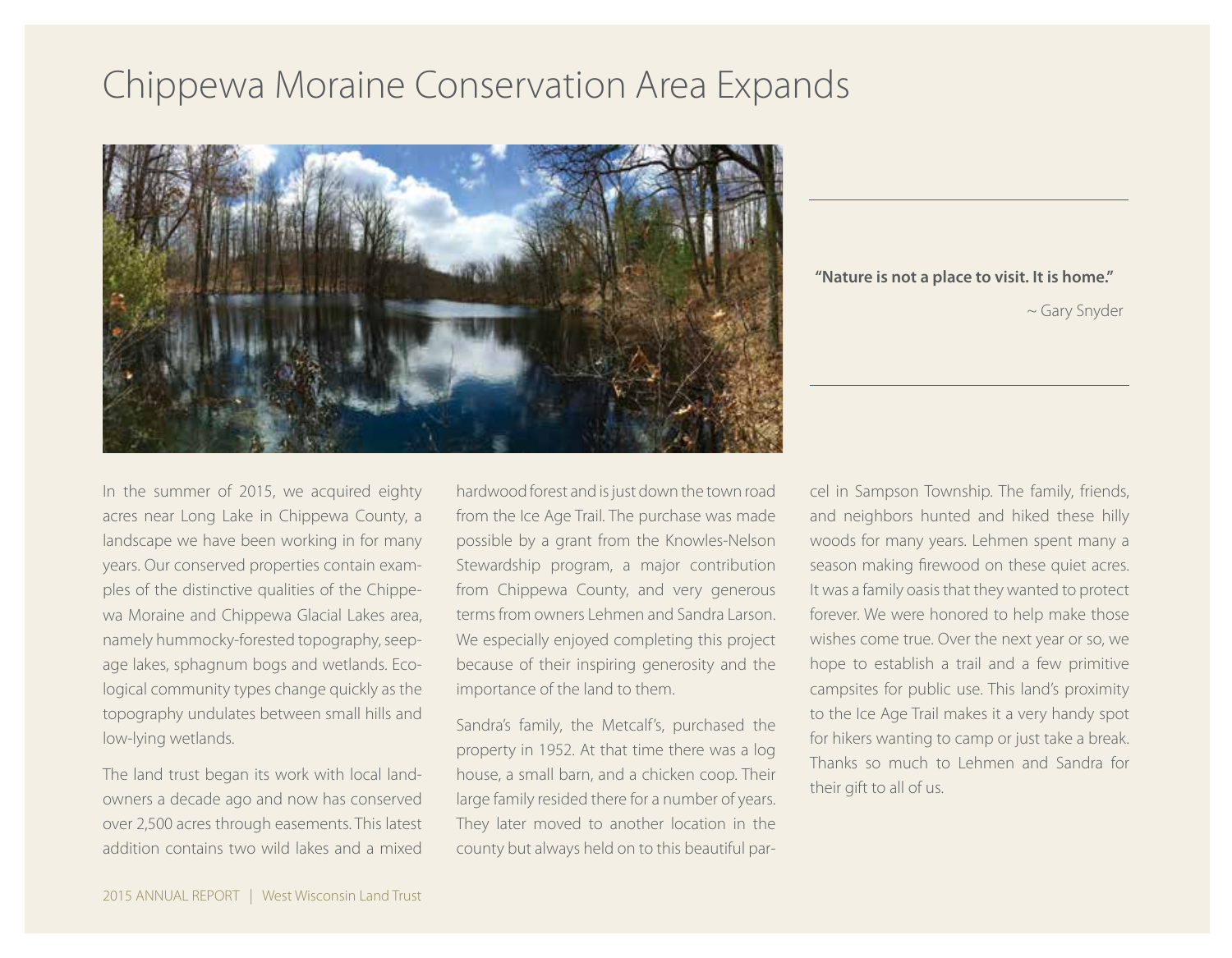

Woods and wild lakes of the Town of Sampson acquisition.





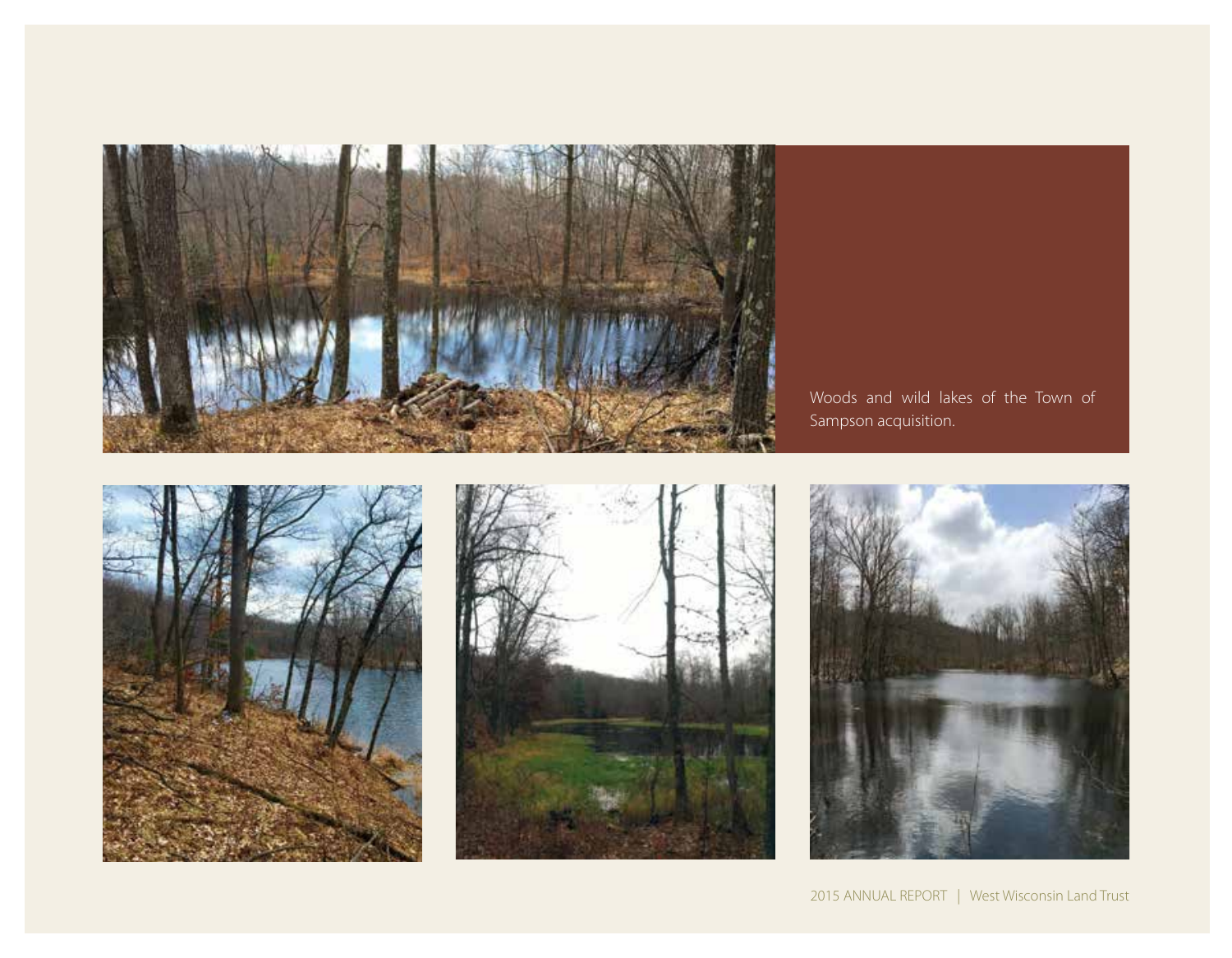# Town of Union



A strong partnership with the Town of Union culminated in the permanent protection of 84 acres on the Chippewa River west of Eau Claire. The Town of Union Youth Forest has been owned and managed by the Town since 1950, about the same time area youths planted pines that occupy parts of the site today. The current Town leaders and residents want to ensure the permanent protection of this unique property regardless of future ownership.

 The property contains approximately 2,600 feet of frontage on the Chippewa River, as well as significant bluff prairie and oak savanna remnants on south-facing slopes. The two hundred foot bluff on the property provides commanding views of the Chippewa River and the Lower Chippewa River State Natural Area. The property is also located within the Lower Chippewa River Important Bird Area (IBA). The IBA consists of floodplain forest, prairie and savanna, and a matrix of riparian forest and wetland communities, which host numerous common and declining bird species. Protection of the Lower Chippewa River corridor from Eau Claire to the Mississippi River is key to the success of the IBA.

Under the terms of the Youth Forest conservation easement, West Wisconsin Land Trust and the Town leaders are planning for low-impact public use of the site. Recognizing that citizens, particularly children, need close-to-home opportunities to experience nature, the Town leaders are doing their part to provide parkland within their Township, while accomplishing significant ecological goals in the process. The Youth Forest is WWLT's second cooperative project with the Town of Union, the first being Sherman Creek Park on Eau Claire's west side.

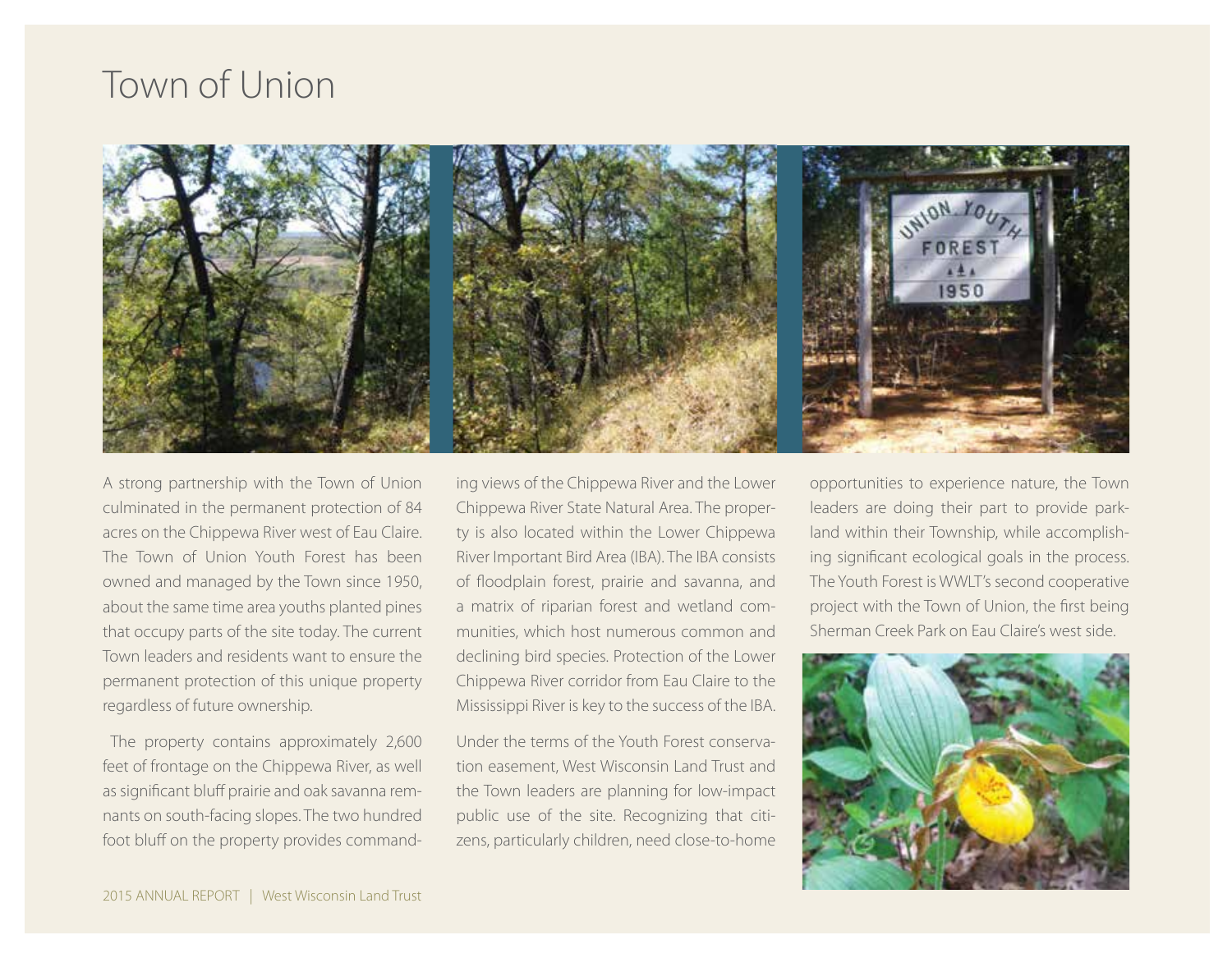## **\$1-\$59**

Anonymous David Aldrian Kurt and Mary Annen Richard and Cheryl Barrows Barbara and Bruce Bayley James and Dorothy Beix Harold and Barbara Bend Julie and Chris Bendel Jean Biggs Peter Bixby and Frieda Yueh Lief Bjornson and Margaret Luhrs Fred Blake Carol Hoffman Born Win Bowron Curtis Brevold Allan Brown Howard and Teresa Cameron\* Robert Chambers Bill and Maria Charlesworth Scott Seiler and Erika Charlesworth-Seiler Margaret Chesley Thomas and Nancy Chisholm Peter and Erica Christman Stewart Corn and Ellen Ferrari Caroliean Coventree Janette Cysewski Robert and Michelle Delaune Virginia Elsen and Jose' Ocariz Judith Emmett George Emrick Emil Evenson\* Gerald and Leslie Fahl Greg Filice Earl Finden and Shirley Porrazzo Nita and Tim Fitzgerald Jack and Judy Ganzemiller Norman and Audrey Garlie James and Janeene Gellerman Ralph and Dorothy Gooding\* Brian and Jane Grivna F. Mike Hadley Robert and Judith Hammond Walt Handschin

# **[ INDIVIDUALS ]** 2015 DONORS

Virginia E. Hansis David and Carol Hardin Reinhold and Sarah Hartmann David Haugle and Jean Peterson William Heart Derek and Cheryl Hilst Robert and Judith Hodell\* Marjean Hoeft and Lisa Vecoli\* Paul Hoff Randy and Joann Hoffman Thomas Hoheisel Arthur Holle Edwin Horan Renee Howarton Lucinda Hruska-Claeys Kathy Hunter Mark and Barbara Johnson Paul and Marilyn Johnson Mark and Barbara Johnson Sherwood Johnston Julie Judeen and Leila Klasse Marty Kalishek Charles and Margaret Kemper John and Mary Kenny Robert and Michelle Kiner Jim and Alice Kissinger Neil and Marie Koch John and Julianne Koll Carol Kraemer Gregg Kroll John and Irene Krumm Jack Ladinsky Lynne Lindebo David Linderud Victor and Jan Lothe Merlyn and Beatrice Lundell Rob and Wendy MacDougall Ted and Renate Mackmiller Richard Magyar and Lyria Palas Jerome and Hope McAllister Toni McMillin Joel and Grace Merritt Roberta Meyer Amy Middleton and Therese Durkin David and Teri Mills

Gerald Murray Ellen L. Nelson John and Evalyn Nerbonne Peter Newman Joan Norgaard and Ann Smereczniak Wayne Norling Linda O'Donnell Krista Olsen Jason and Missy Oswald Douglas and Sue Pearson Patrick and Jan Pesek-Herriges Daniel and Erin Plombon Doris Preus Steve and Mary Rasmussen M. Thomas Record and Voula Kodoyianni Jacalyn Ristau Harold and Theresa Rivard James and Jane Roeber Leon Salander Lana Schaffer Eugene Scheffler Maria Scheidegger Margaret and Armond Schneider Sandra Seilheimer James and Christine Simon Dean Smith Katherine Stahl and Leon Boland Priscilla Stanger Paul and Suzanne Steffenson Curt Stine and Judith Lively Jeffrey and Kathryn Stonehouse Roger and Alice Thiede Robert and Kathy Vesperman Otto and Mary Jean Wagner Paul Wagner and Cindy Schlosser Karen Weium and Dave Barnard Simon Dayap and Anne Welch-Dayap Kathly Wendling Thomas and Janice Wepfer Gregg and Marie-Ann Westigard Mary Wingfield Don and Jeanne Wyszynski Marie Young Lynn and Daniel Zimek

# **\$60-\$119**

Al and Eileen Aldrian Thomas and Gail Andersen Earl and LaVey Anderson Marlene Arntson Donald and Loree Austrum Bill and Josie Axness Guy Baldwin and Michelle Bennett Robert Banks John and Stephanie Barber Judith Barisonzi Gordon Shirley Barringer Baxter Family Foundation Dan Bergeron Jon Bergquist Robert and Jacki Bradham Mary Brill and Paul Scott Kurt Buetow and Jody Slocum Rich and Ann Cammack James and Mary Jo Campbell Rocky and Michelle Copley\* David and Linda Cotts Jan Cuccia William and Kathleen Cundiff Richard Damro Kathleen Daniels Steven Delapp Tim Dickinson and Terri Tacheny Greg Dietl\* John Dixon Larry Feiler Marilyn and Paul Felber Paula Fiedler Anita Fletcher Pilar Gerasimo John Gildseth Terry and Jean Glanzman Tom and Kristy Griep Dan Guenthner and Margaret Pennings Wendy Hanneman and Bill King Steven and Kate Hearth Richard and Joan Heineman Kenneth and Eva Heintz Susan and Benny Heuiser

2015 ANNUAL REPORT | West Wisconsin Land Trust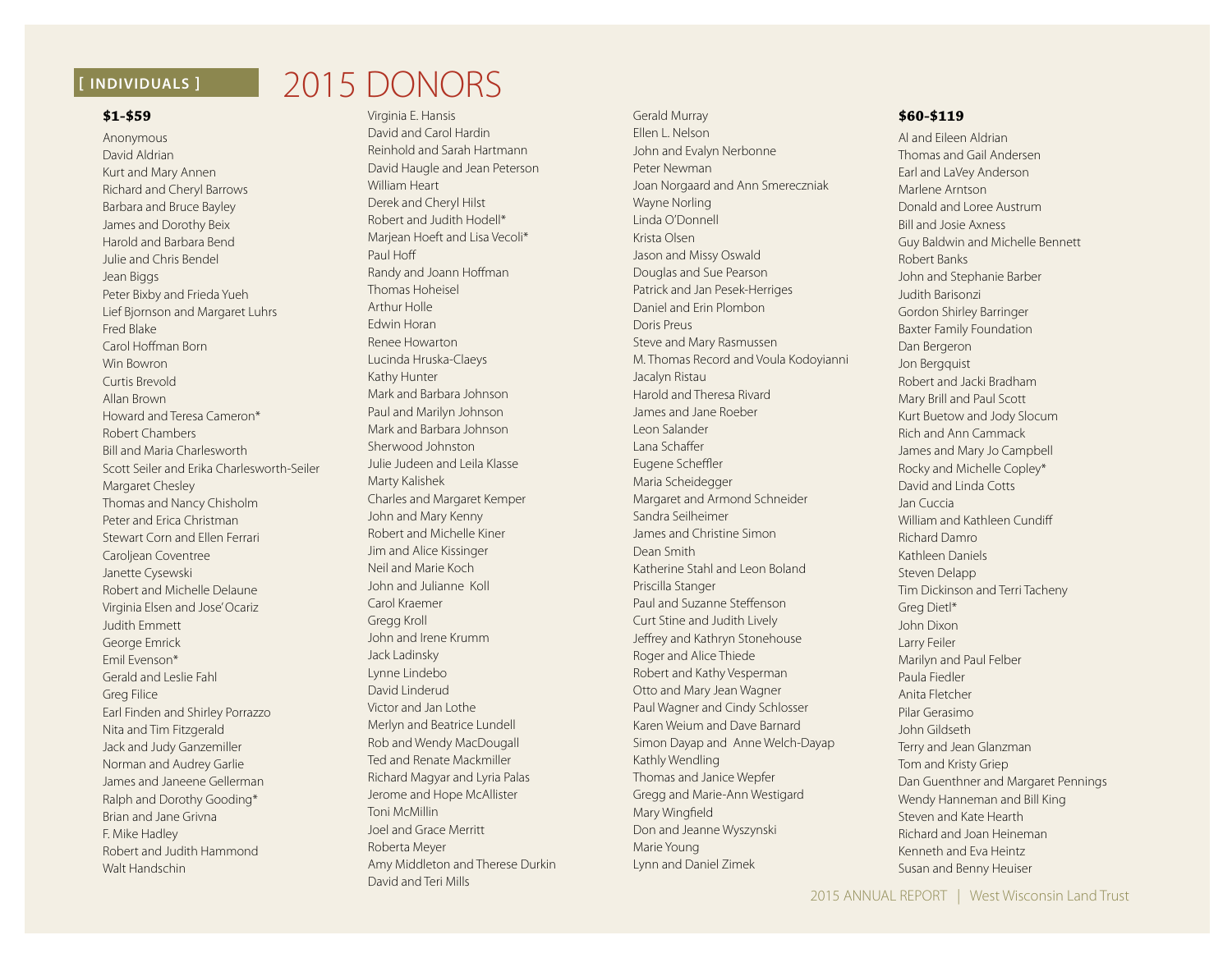# **[ INDIVIDUALS ]** 2015 DONORS

Ann Heywood and Gene Stanley Gareth and Mary Pat Horvath Jon and Martha Hove David Ihle Krista and Bill James Barbara Johnson D. Kent and Janice Johnson Margel and Douglas Johnson Sally Johnson and Kay Kramer Bob and Monica Kaner Betsy Kell and John Steensland Martin and Esther Kellogg John and Lynda Kern John and Mary Ketzler Joseph and Bonni Knight Amelia Kroeger Gilbert and Judy Krohn Raymond and Irene Krolak Marvin Lansing and Nancy Kraft Karla Larsen and Kenneth Bearman Kathleen Lewis Chase Lieser Richard and Amalia Lind John and Sarah Liveringhouse Bill and Claudia Manning Dan Marchand and Michelle A. Roesler Caroline Marshall Donna Martin Alan and Kathleen Martinson Catherine Mayer Dave McAdow Joanne Mellema and Richard Swanson Lisa Mink Daniel and Karen Mittag James Mlsna Delano Nelson Tom and Gail Novacheck Mike and Marcie O'Connor Eugene and Donna O'Keefe Frederick and Ellen Ochs John and Yvette Oldendorf Diane Packett

Bonnie Palmquist Claudia Place Steven Rau and Christine Meuers Glenn Reynolds and Karen Havholm Thomas and Mary Richards Kent and Susan Richey Ellen Rider and Stanley King Will and Kristin Rogers Tim Salwey and JoAnn White Elaine Sandin Pamela Saunders Donna Schafer David Scheie E. Nick and Karen Schmit Eugene and Jane Schommer Daniel and Christine Sivek Richard Smith and Pat McKearn Frederick and Arlene Stecher Bill and Jennie Stewart Daniel and Sandra Szymanski Denise and Kim Thiede Barbara and Hank Thomas Michael and Corey Thompson Timothy and Susan Wallace Martha Wallen Paul Weium Connie and Marvin Wenzel Theodore and Barbara Westerberg Frederick and Nancy Weyerhaeuser Steve White and Donna Martin Daniel and Carol Wilcox Philip Willkie Richard and Anita Wilson Timothy Wilt and Kristine Ensrud Steven and Karen Wolgamot Daryl and Margaret Wood Craig Yolitz

#### **\$120-\$239**

Chuck and Carol Abrams David and Amy Anderson Judy Bechard Mark and Keelin Bixby Suzanne Blue Charlotte Brooker and Gene Mammenga Donald and Carol Buckman Richard Burns and Elizabeth Murphy Ellen and Alan Carlson Dennis and Antionette Ciesielski John and Sherry Cole Robert and Kimberly Cropp Don Elliot Don and Jan Etnier David and Jill Fagan Bob Fitzwilliam and Margee Stienecker\* Judy Gaier Peter and Mary Gove Gary Gray Steve and Mary Hemschrot Richard and Carrie Higgins Paul Horvath and Megan Bayrd\* Murray and Madonna Hostetter Linda Keefe and Orv Walker Gary and Ute Kegel Michael and Karen Keil Judith Klingsick Mike and Becky Kneer James Knoll Ellen Kwiatkowski and Eric Carlson Robert and Spring Loberg Gene and Arlene Lopas James and Karen McCrady Mac McKichan Steven and Catherine Means Don Olson Douglas Owens-Pike Jay and Kathleen Peterson Jane Prohaska and William Donohue

Dane and Debra Rasmussen Rick and Heather Remington Carol and Brad Ricker J. Timothy Ritchie Curt and LaMae Rohland Peter Rothe and Gail Amundson James Rustad Marlo and Constance Schield William and Ludlow Smethurst Kevin and Beverly Stelljes Anthony Waldera David and Judy Weiss Andrew and Agnes Welsch Margaret Zappen and Patrick Caffrey Richard Ziemann

### **\$240-\$499**

Jim and Jane Anklam Gail Baldwin and Bruce Jessen Barry Barringer David and Sally Brew Cecil Brighton\* Paul and Kristin Brown William and Jean Damm John and Betsy Darrah Jon and Lori Day Dennis and Noreen Gilberts Susan and Pinckney Hall\* Michael and Angela Hart William and Patricia Henke Tish Keahna Robert J. Koehler James and Virginia Kuehl Theodore and Lisa Ludwig\* Tony Lundberg Elisabeth Mason Jon and Erika Munger Roy Ostenso and Celene Frey Harvey and Jeanne Radke James and Judith Schwarzmeier James Sperstad Michele Stanton Kenneth Janet Thome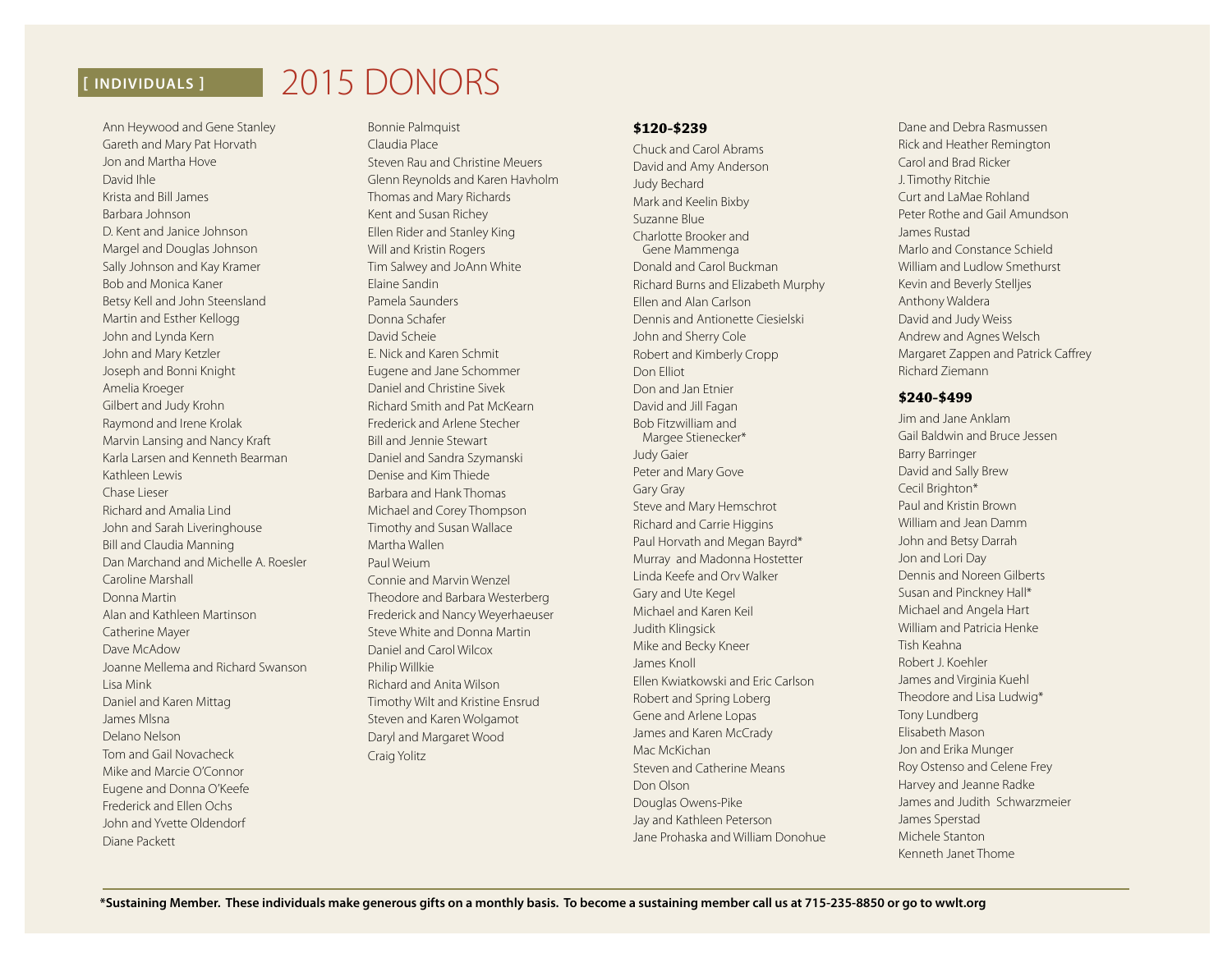# **[ GIVING CIRCLES ]**

# 2015 DONORS

# **Curt Rohland Circle**

[\$500 - \$999] Anonymous (2) Roderick Cameron\* Howard and Edna Christenson Ariel Dickerman James Diedrich Douglas Scott and Ann Dumas Frank Fallon David Foster and Karen Grewe Robert and Judith Gillette John Goetz Joseph R. Kingman III Michael Madigan and Kay Erickson Gary and Mary O'Brien Craig Olson Stuart Parsons Donald Salisbury Kurt and Laurie Schmude Lynde Uihlein Marcia Walters Pauline Weium Dobson West and Jane West Gregory and Susan Zoidis

#### **Gaylord Nelson Circle**  [\$1,000 - \$1,999]

Anonymous Stephen and Elaine Bablitch Jon and Metta Belisle Bill and Jane Butsic Chuck and Carla Callies David and Kathleen Carlsen Derick and Julie Dahlen Frederick and Edith Dalleska Bruce Davidson David and Anne Erne W. Daniel and Sonja Flory Mary Gale Sam Grabarski and Lisa Meyer Arlie and Debra Jenks Kent and Jeanette Makela Jerry Martin Edward and Karel Moersfelder Sigurd Molland and Cinda Vingers Bruce and Nora Moss Lucretia Paddock Lisa and Dave Peters

- Frederick and Cindy Richter Jonathan and Barbara Scoll Steven Thaler Jim Towne
- Thomas and Peggy Wolner

Young Family Fund at the Eau Claire Community Foundation

#### **Pearl Pohl Circle** [\$2,000 - \$4,999]

Charles and Judy Aldrian

Jim Carter and Victoria Miller

Debbie Cervenka

Larry and Anne Jost

Stephen Yanisch

#### **John Muir Circle**  [\$5,000 - \$9,999]

John March and Sallie Saunders March

Walter and Paula Richey

The Gregory S. and Barbara J. Miller Charitable Lead Trust at Duluth Superior Area Community Foundation

Mary Vaughan

## **Aldo Leopold Circle**

[\$10,000 and above] Ned and Marlene Bixby John and Leslea Caswell EcoTrust Rich and Laura Kracum William and Lynne Rogers

### **Legacy Circle Members**

Charles and Judy Aldrian Ned and Marlene Bixby Mary Brill and Paul Scott Richard Damro Steven Delapp Marjean Hoeft and Lisa Vecoli Ellen Nelson Claudia Place John Rapos George and Lydia Rutkowski

#### **Gift of Land or Conservation Easement**

Lehmen and Sandra Larson Town of Union, Chippewa County

# **CREATING A LEGACY OF CONSERVATION**

Legacy Gifts may be directed by the donor to current needs, to a permanent endowment fund, or to both. Legacy Gifts may also be designated for specific purposes such as the WWLT Stewardship and Defense Fund.

The promise of a Legacy Gift to West Wisconsin Land Trust qualifies one as a member of the Legacy Circle. This designation celebrates the impact of thoughtful planning as well as a personal commitment to conservation in western Wisconsin.

# **[ FOUNDATIONS, ORGANIZATIONS, CORPORATIONS ]**

John Pidgeon

Anonymous (2)

Alliant Energy Foundation, Inc. AnnMarie Foundation

Business Leaders Fund at Duluth Superior Area Community Foundation

Chevron Humankind Matching Gift Program

Chippewa Bowhunters, Inc.

Chippewa County Land Conservation and Forest Management Department

Community Foundation of Dunn County Dairyland Power Cooperative EarthShare IBM Corporation Matching Grants Program John C. Bock Foundation Land Trust Alliance Midwest Law Office of Phillip M. Steans Love Lake Association, Inc. McKnight Foundation

Menomonie Area School District Menomonie Market Food Co-op Nuveen Investments, Inc. Rotary Club of Menomonie St. Croix Valley Foundation Star Prairie Fish & Game Inc. State of Wisconsin Knowles-Nelson Stewardship Program

The Norcross Wildlife Foundation, Inc.

Town of Menomonie Trout Unlimited - Clear Waters Chapter Trout Unlimited - Kiap-TU-Wish Chapter US Fish and Wildlife Service WE Energies Foundation Wegner CPAs LLP